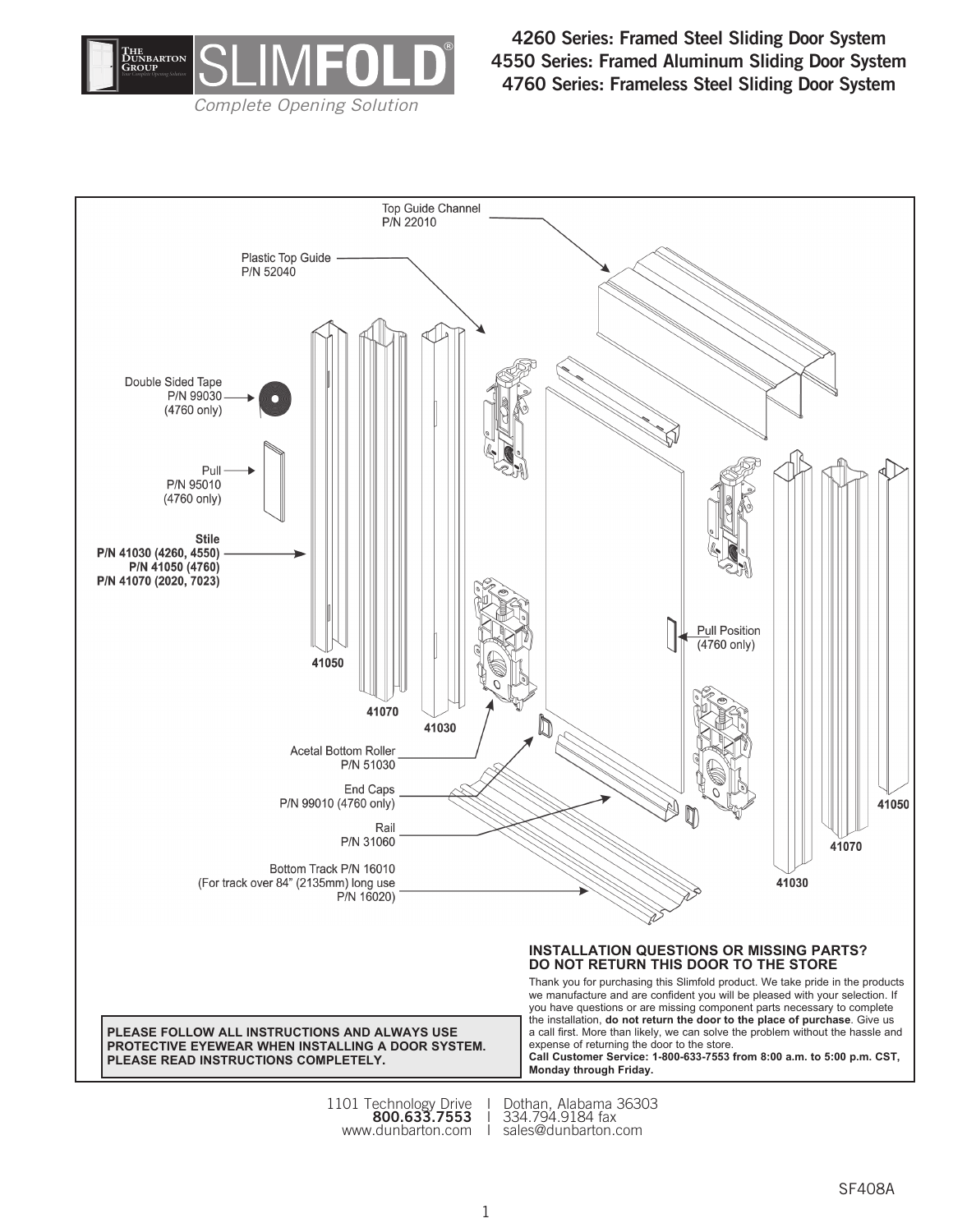#### **PLEASE FOLLOW ALL INSTRUCTIONS AND ALWAYS USE PROTECTIVE EYEWEAR WHEN INSTALLING A DOOR SYSTEM. PLEASE READ INSTRUCTIONS COMPLETELY.**

## **Assemble Tools**

Safety glasses Level Phillips head screwdriver Tape Measure Straight head screwdriver Power drill or screw gun [3/16"(5) bit]

## **Measure Opening**

Measure the Finished Opening Size; refer to Specifications below to insure proper door size (FIGURE 1).



1/8"(3) mirrors for reach-in closet and passage door applications are CATEGORY II safety-backed to conform with ANSI Z97.1-2004 and CPSC16 CFR 1201. 3/16"(4) float plate glass mirror for heights greater than 7'0"(2134).

#### **Specifications STANDARD SIZES**

|               |                  |                       | <b>FINISHED</b> | FIN. OPNG.<br><b>HEIGHTS**</b> |               |
|---------------|------------------|-----------------------|-----------------|--------------------------------|---------------|
| No.           |                  | Door                  | <b>OPENING</b>  | 6'8"                           | 8'            |
| <b>Panels</b> | <b>Size</b>      | Width                 | <b>WIDTH*</b>   | Units                          | Units         |
| 2             | 4'0''<br>(1219)  | $24 - 1/8"$<br>(613)  | 48"<br>(1219)   | 80"<br>(2032)                  | 96"<br>(2438) |
| 2             | 5'0''<br>(1524)  | $30 - 1/8"$<br>(765)  | 60"<br>(1524)   |                                |               |
| 2             | 6'0''<br>(1829)  | $36 - 1/8"$<br>(917)  | 72"<br>(1829)   |                                |               |
| 2             | 8'0''<br>(2438)  | $48 - 1/8"$<br>(1222) | 96"<br>(2438)   |                                |               |
| 3             | 9'0''<br>(2743)  | $36 - 1/8"$<br>(917)  | 108"<br>(2743)  |                                |               |
| 3             | 12'0''<br>(3657) | $48 - 1/8"$<br>(1222) | 144"<br>(3657)  |                                |               |

**\*\*Finished Opening Width Tolerance +0"/-2" (+0/-50) \*\*6'8" Finished Opening Height Tolerance: +1"/-2" (+25/-50) \*\*8'0" Finished Opening Height Tolerance: +1"/-2" (+25/-50)**

All increments shown in (parenthesis) are metric (millimeter) unless otherwise indicated. Non-standard sizes available; check with your dealer for sizes and availability.

# **Cross-Sectional Layout** of Installed Doors



## **1. Trim Tracks to Size**

Saw 22010 top guide track to length if necessary, using a fine-tooth (32 teeth/inch) hacksaw Before cutting, insert 2 x 4 wood blocks between channels next to saw cut, and hold firmly together for smoother cutting. It is not necessary to support the 4044 floor track while cutting (Figure 2).



### **2. Attach Top Channel Guide**

Screw 22010 Steel Top Guide track to header, locating front edge 1/16"(2) back from face of jamb as shown. Avoid using excessive force when screwing into header as this could deform the Top Guide (Figure 3).

**3. Attach Bottom Tracks**

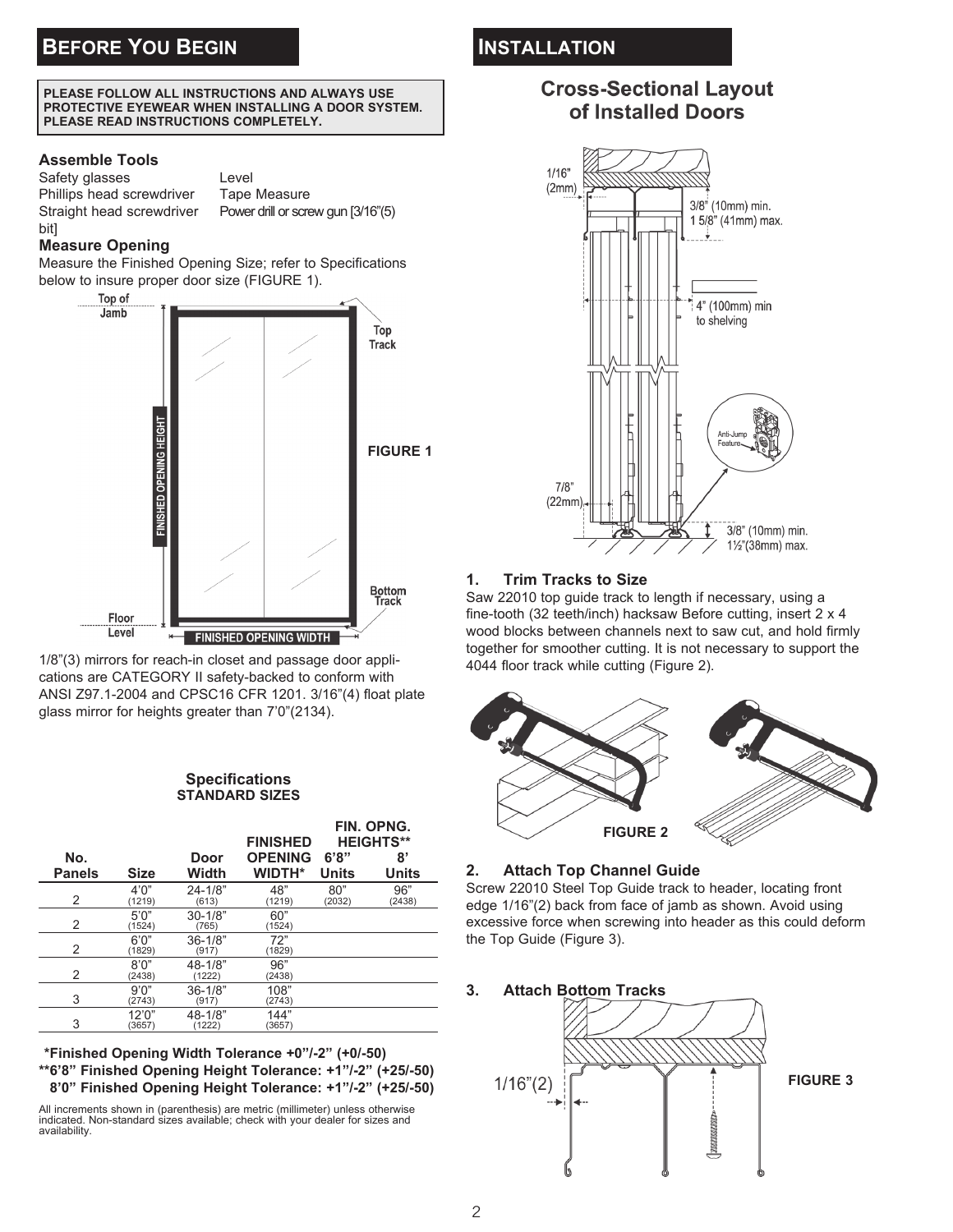#### **3. Attach Bottom Tracks**

Locate leading edge of 16010 floor track 7/8"(22) from front face of jamb, so doors will hang plumb (Figure 4).



If carpeted, wood strip spacers [3/16" - 3/8"(5-10) thick] are recommended to raise floor track (Figure 5). For installation on top of carpet, see "Existing Dwelling" below.

**New Construction:** For best results and performance, it is recommended that the track be put down before laying carpet. Depending upon the height of the finished floor, a continuous wood shim can be placed underneath the track to provide additional clearance between the door and carpet. The carpet can be installed up to the track and the door can be installed later.

**Existing Dwelling:** For installation in previously carpeted area, it is recommended to cut the carpet and shim the track with wood strips (Figure 5).



#### **4. Install Doors In Opening**

Doors are shipped with the bottom rollers fully retracted. Before proceeding to install doors, extend rollers 1/2"(13) by turning the adjusting bolt counterclockwise.

**NOTE: Install rear door first.** Insert top of door into the top guide channel first, then swing bottom of door over bottom track and lower rollers into rear groove. Install front door in the same manner (Figure 6).

### **5. Vertical Door Adjustment**



To perfectly align the doors with the side walls or end panels, use a screwdriver and turn the adjustment screw in the bottom roller to the left or right to raise or lower the door (Figure 7).



**6. Engage Jump-Resistant Clips in the Bottom Wheel** When bottom roller is properly adjusted (step 6), jump-resistant clips will slide into track channel and snap in place. (Figure 7).

#### **7. Attach Mirror Pulls (4760 only)**

Attach mirror pull by peeling off the tape protection, as shown, and choose the desired height

[approximately 40"(1016) high]. The pull should be located approximately 1/2"(13) in from the door edge (Figure 8).

**8. Remove Protective Film from**

Frames around the glass are covered for protection with a protective film, which must be removed before use. Remove film by hand **after doors are installed and adjusted.** Do not use sharp tools as this may scratch

**Mirror Frame**



**FIGURE 8**

frame surface. Film presence may be indicated with blue markings for easy identification.



#### **9. Install Panel Bumpers**

Doors are shipped with four (4) panel bumpers to provide a cushion between the door panel and jamb for maximum quiet operation. **Install:** Detach bumpers from strip and attach on jamb where the edge of mirror panel(s) and jamb(s) meet. Attach two (2) bumpers in the **TOP CORNERS** of the opening. Bumpers should be about 2" from the top of the opening. This will accommodate the full bypass function of the panels. (Fig. 9)